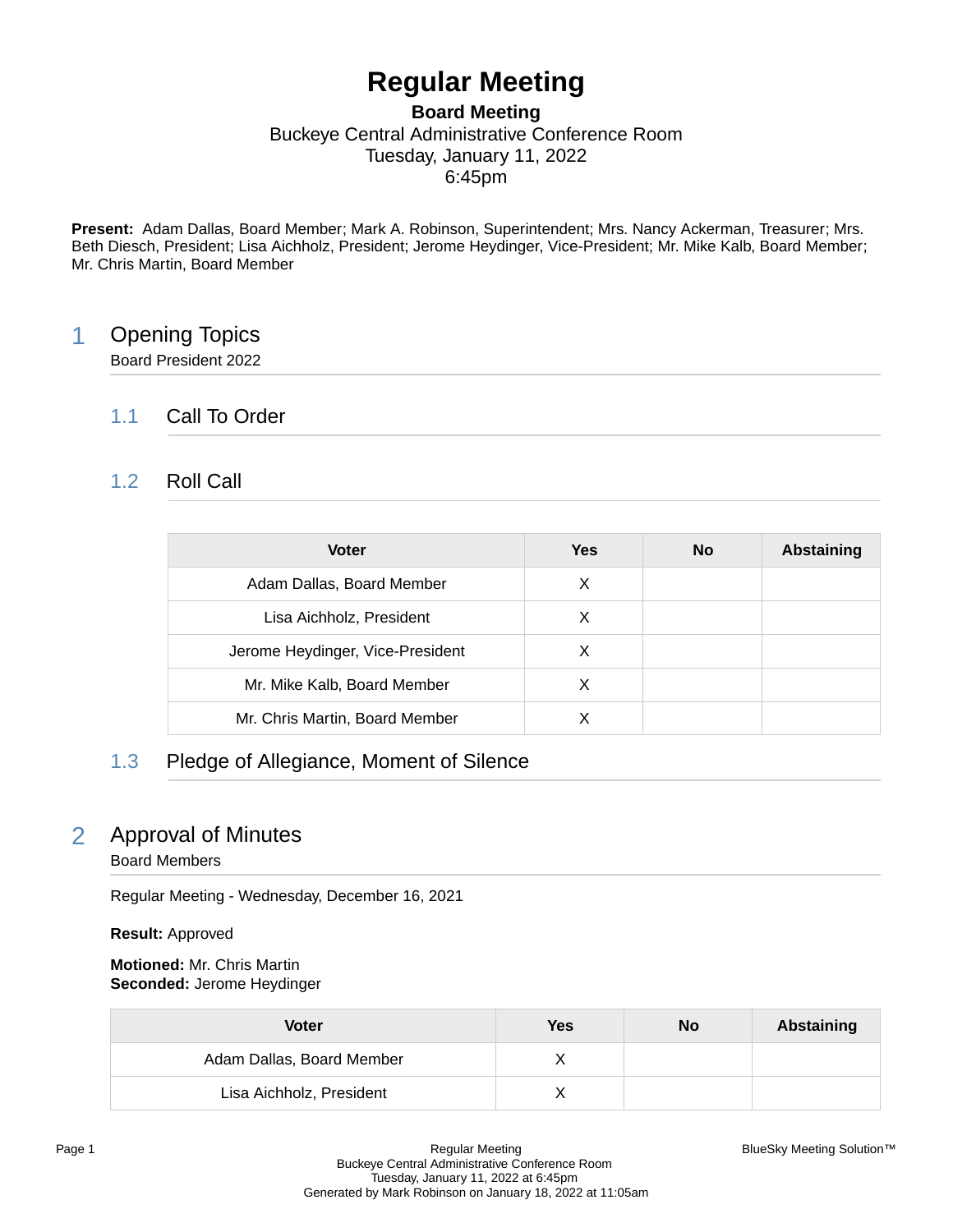| Jerome Heydinger, Vice-President |  |  |
|----------------------------------|--|--|
| Mr. Mike Kalb, Board Member      |  |  |
| Mr. Chris Martin, Board Member   |  |  |

#### **Attachments:**

[Regular\\_Mtg\\_Minutes\\_December\\_16\\_2021.pdf](https://bcbucks.blueskymeeting.com/meeting_groups/32/item_attachments/63461)

# 3 Hearing of Public

No Pre-Meeting Requests

### 4 Correspondence

Mark A. Robinson, Superintendent

- OSBA Briefcase December 27, 2021
	- Liaisons Legislative, Student Achievement

#### **Attachments:**

[OSBA\\_Briefcase\\_December\\_27\\_2021.pdf](https://bcbucks.blueskymeeting.com/meeting_groups/32/item_attachments/63452)

### 5 Board Committee Reports

Board Members

- 5.1 Financial Alternating (Monthly)
- 5.2 Legislative Lisa Aichholz
- 5.3 Policy Chris Martin, Adam Dallas
- 5.4 Athletics (Boosters) Alternating
- 5.5 Music (Boosters) Alternating
- 5.6 BC Endowment Fund Alternating
- •

### 6 Financial Reports

Mrs. Nancy Ackerman, Treasurer

#### **Attachments:**

[Treas\\_Report\\_12-31-2021.pdf](https://bcbucks.blueskymeeting.com/meeting_groups/32/item_attachments/63648)

### 6.1 Financial Report - Consent Agenda

Mrs. Nancy Ackerman, Treasurer

Approve Financial Report Approve Bills as Submitted Approve Investments

#### **Motioned:** Mr. Chris Martin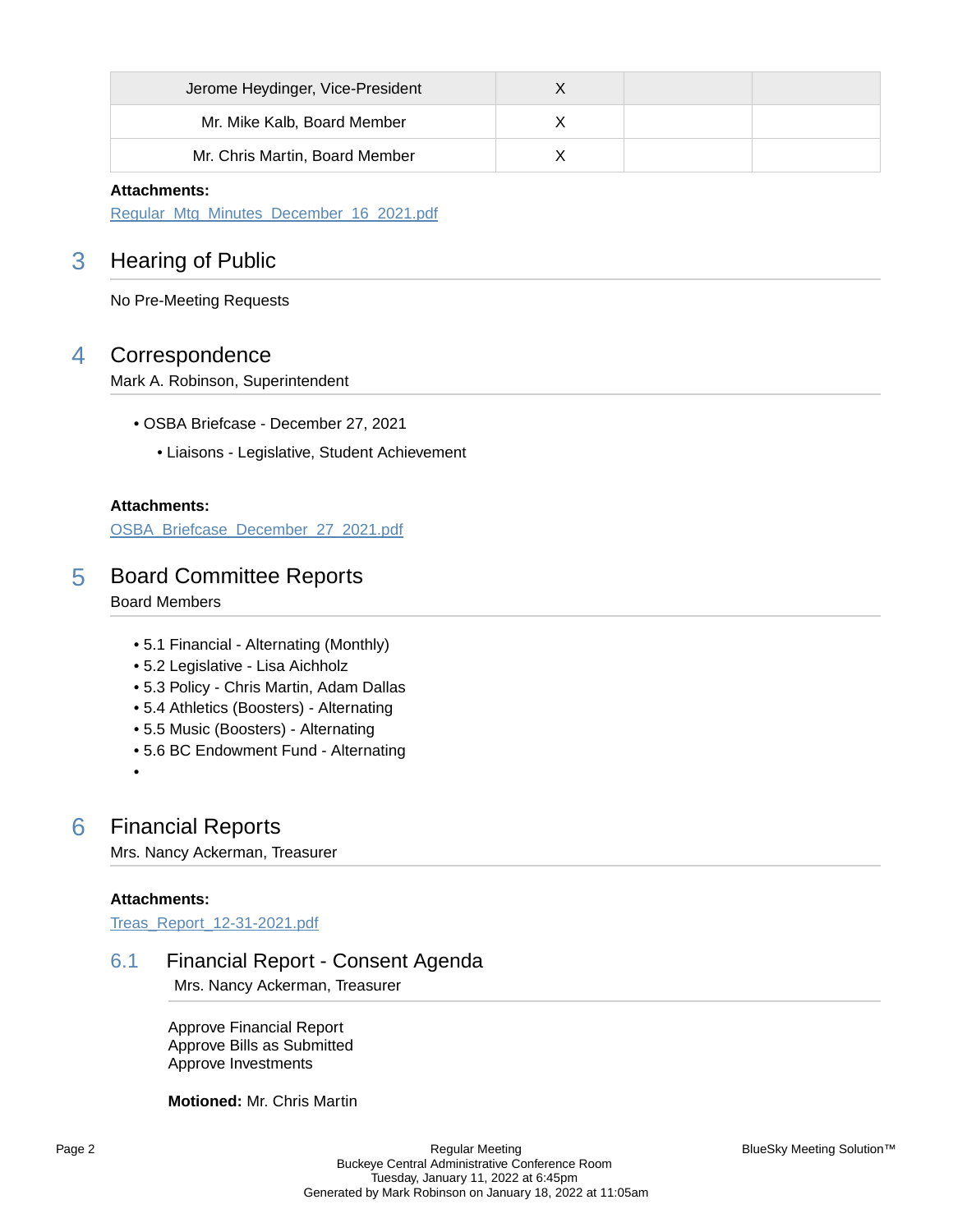#### **Seconded:** Mr. Mike Kalb

| <b>Voter</b>                     | <b>Yes</b> | <b>No</b> | <b>Abstaining</b> |
|----------------------------------|------------|-----------|-------------------|
| Adam Dallas, Board Member        | X          |           |                   |
| Lisa Aichholz, President         | х          |           |                   |
| Jerome Heydinger, Vice-President | X          |           |                   |
| Mr. Mike Kalb, Board Member      | X          |           |                   |
| Mr. Chris Martin, Board Member   |            |           |                   |

# 7 Superintendent's Report and Discussions

Mark A. Robinson, Superintendent

### 7.1 Board-Superintendent Partnership

- School Board Recognition Month, January 2022
	- "Celebrating School Boards"
	- Thank you! to our exemplary school board members! Your TEAM philosophy, leadership, and student-centered focus continues to enable tremendous school and district success :-)
- Professional Development Days
	- Monday, January 31, 2022 Mental Health First Aid
	- Friday, February 11, 2022
- Professional Development/Records Day Friday, March 11, 2022
- Late Start Days January 18; February 22; March 28; April 25, 2022
- Board of Education Terms History 2009-2025
- COVID Update
- Media Center Project Update

#### **Attachments:**

[Board\\_Terms.xlsx](https://bcbucks.blueskymeeting.com/meeting_groups/32/item_attachments/63787) [2021-12-](https://bcbucks.blueskymeeting.com/meeting_groups/32/item_attachments/63788) [10\\_\\_Buckeye\\_Library\\_Renovation\\_Design\\_Concept\\_for\\_School\\_Board\\_Review\\_\\_Renditions.pdf](https://bcbucks.blueskymeeting.com/meeting_groups/32/item_attachments/63788)

### 7.2 Building/Departmental Reports

Principals, Directors, Supervisors

High School (7-12) - Dr. Michael Martin Middle School (5-8) - Jennifer Moore Elementary School (PK-4) - Leah Filliater Director of Education - Diane Ervin Special Education - Lisa McGinnis Technology - Tammy Studer Maintenance - Jarrod Clady Transportation - Deb Briggs Gifted - Michelle Ransome (NCOESC)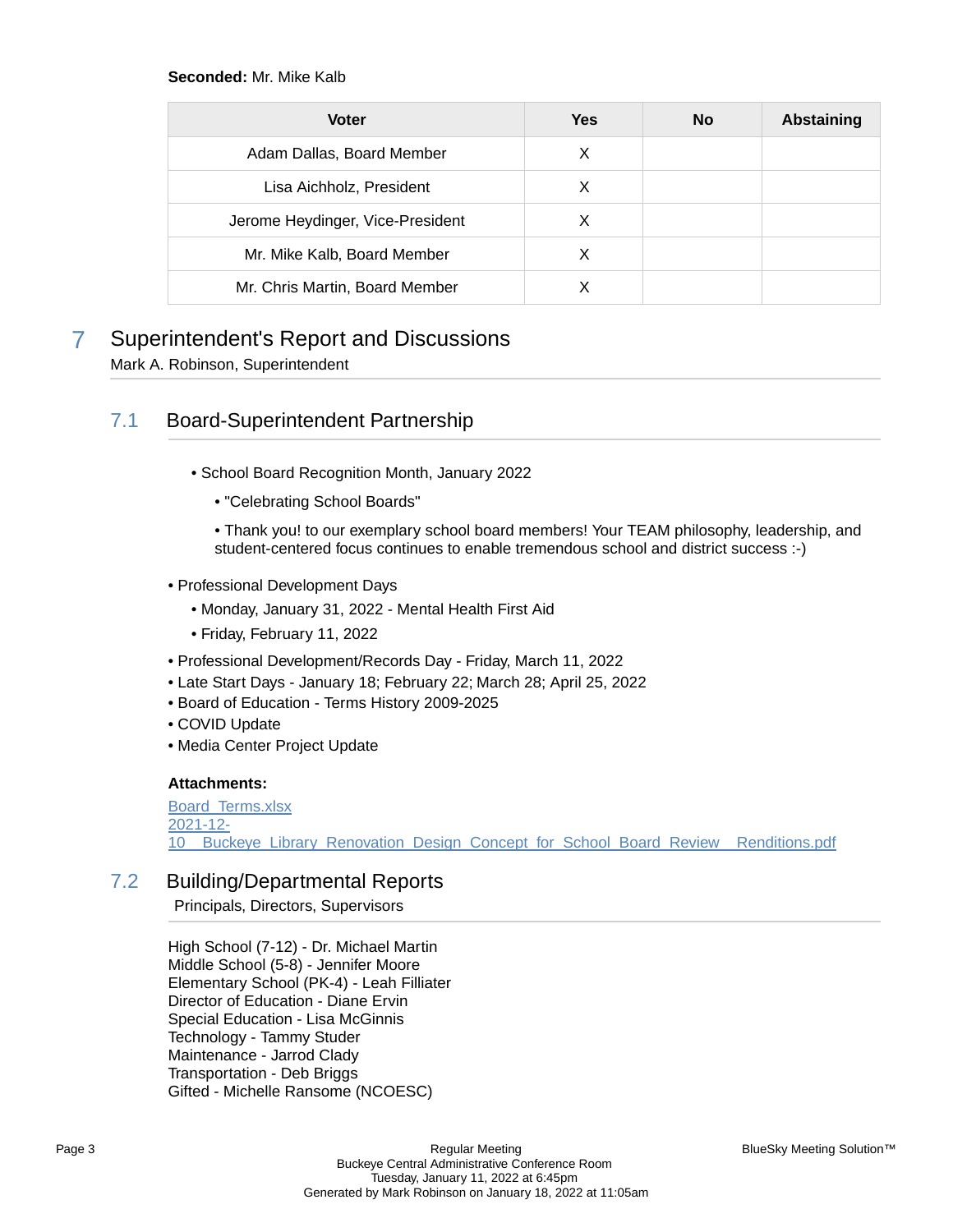#### **Attachments:**

[Transportation Dec 2021](https://bcbucks.blueskymeeting.com/meeting_groups/32/item_attachments/63456) [Technology Report January 2022](https://bcbucks.blueskymeeting.com/meeting_groups/32/item_attachments/63614) [January\\_MS\\_Update.docx](https://bcbucks.blueskymeeting.com/meeting_groups/32/item_attachments/63637) [Elementary\\_Board\\_Update-\\_January\\_22.pdf](https://bcbucks.blueskymeeting.com/meeting_groups/32/item_attachments/63724) [Maintenance Report January 2022](https://bcbucks.blueskymeeting.com/meeting_groups/32/item_attachments/63765) HS January 2022 board report.pdf

## 8 Recommendations - General

Mark A. Robinson, Superintendent

### 8.1 Building Usage Requests

Zeigler/Sheibley Memorial Volleyball Tournament; March 26, 2022; 8:00 a.m. - 8:00 p.m.; High School, Middle School, Auxiliary Gymnasiums, Cafeteria; approximately 100 participants; Representative - Rodney Zeigler, 62 S. Marion St., Bloomville, OH 44818.

**Result:** Approved

**Motioned:** Jerome Heydinger **Seconded:** Mr. Chris Martin

| <b>Voter</b>                     | Yes | <b>No</b> | <b>Abstaining</b> |
|----------------------------------|-----|-----------|-------------------|
| Adam Dallas, Board Member        | X   |           |                   |
| Lisa Aichholz, President         | X   |           |                   |
| Jerome Heydinger, Vice-President | х   |           |                   |
| Mr. Mike Kalb, Board Member      | х   |           |                   |
| Mr. Chris Martin, Board Member   |     |           |                   |

8.2 RESOLVE to approve the AIA\_Document\_B101- 2017\_Agreement\_Between\_Owner\_and\_Architect\_Media\_Center Renovation

#### **Result:** Approved

**Motioned:** Mr. Chris Martin **Seconded:** Mr. Mike Kalb

| <b>Voter</b>                     | Yes | No | <b>Abstaining</b> |
|----------------------------------|-----|----|-------------------|
| Adam Dallas, Board Member        | X   |    |                   |
| Lisa Aichholz, President         | х   |    |                   |
| Jerome Heydinger, Vice-President | X   |    |                   |
| Mr. Mike Kalb, Board Member      |     |    |                   |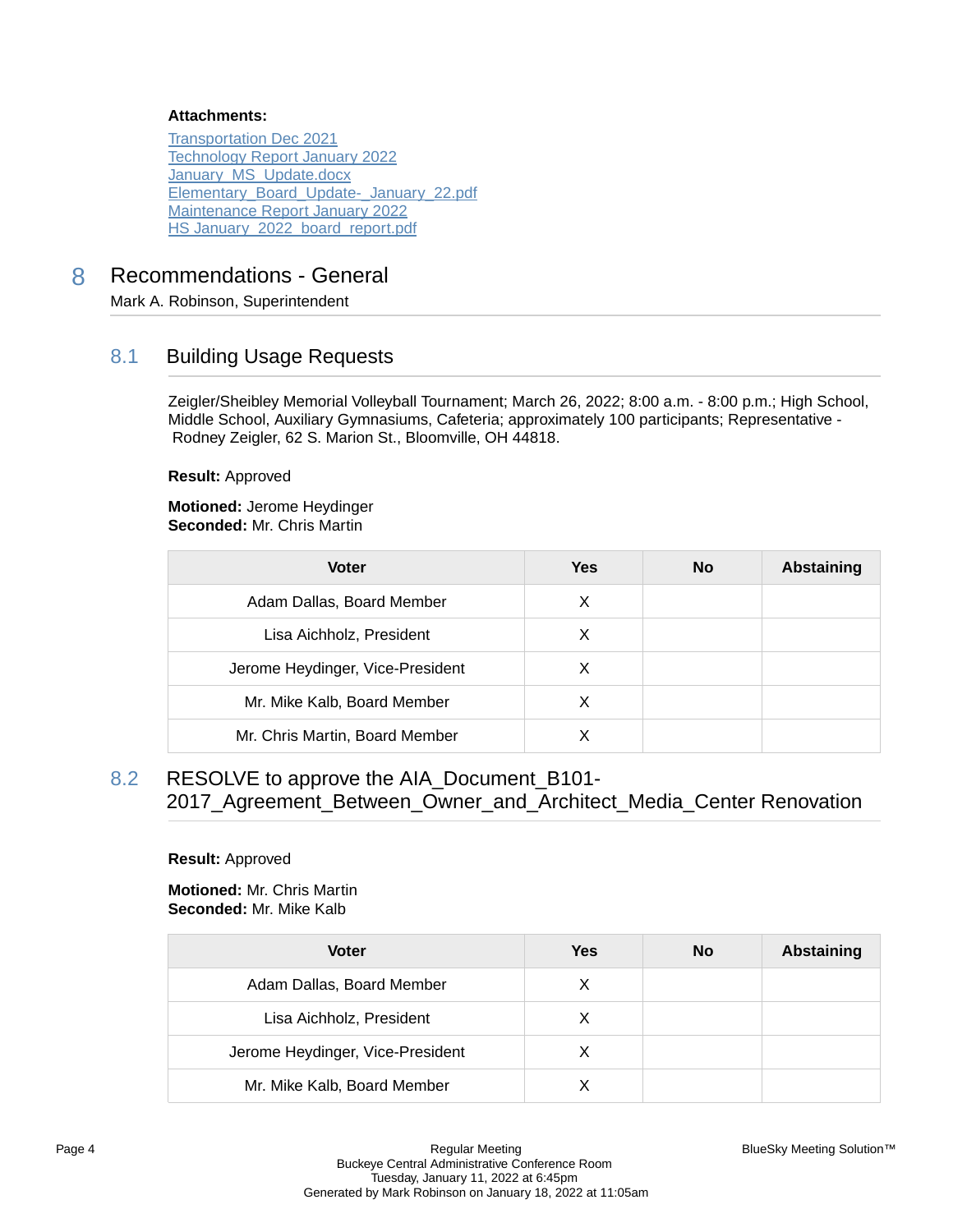|  | Mr. Chris Martin, Board Member |  |
|--|--------------------------------|--|
|--|--------------------------------|--|

#### **Attachments:**

[AIA\\_Document\\_B101-2017\\_Agreement\\_Between\\_Owner\\_and\\_Architect\\_Media\\_Center.pdf](https://bcbucks.blueskymeeting.com/meeting_groups/32/item_attachments/63786)

# 9 Personnel Recommendations - Licensed/Certificated [Consent Agenda]

Mark A. Robinson, Superintendent

Recommendations as per the dates, terms, and other applicable conditions specified and pending approval of BCI and FBI background checks as per ORC. BOE Approval of Item 9: Personnel Recommendations - Licensed/Certificated includes Subitem(s) 9.1, 9.2

### 9.1 RESOLVE to approve the resignation of Lisa McGinnis, Special Education Supervisor, for retirement purposes.

Effective at the conclusion of the 2021-2022 contract year.

### 9.2 Supplemental Contracts 2021-2022

- Chad Jensen Baseball (Varsity, Head Coach)
- Tyler Pope Baseball (Assistant Varsity)
- Andrea McCune MS Girls Track
- Tracy Phillips Girls Track (Assistant Varsity)
- Joe Wiles Boys Track (Head Coach)
- Rick Young MS Boys Track

#### **Motioned:** Mr. Chris Martin **Seconded:** Adam Dallas

| <b>Voter</b>                     | <b>Yes</b> | <b>No</b> | <b>Abstaining</b> |
|----------------------------------|------------|-----------|-------------------|
| Adam Dallas, Board Member        | X          |           |                   |
| Lisa Aichholz, President         | х          |           |                   |
| Jerome Heydinger, Vice-President | X          |           |                   |
| Mr. Mike Kalb, Board Member      | X          |           |                   |
| Mr. Chris Martin, Board Member   |            |           |                   |

# 10 Personnel Recommendations - School Support Personnel - Classified

Mark A. Robinson, Superintendent

Recommendations as per the dates, terms, and other applicable conditions specified and pending approval of BCI and FBI background checks as per ORC.

WHEREAS, the Board has posted and advertised these positions as being available to employees of the district who hold teaching licenses, and no such employee qualified to fill the position has applied for, been offered, or accepted such position,

BE IT THEREFORE RESOLVED, to approve the following classified employee(s) for the supplemental positions(s) listed below for the 2021-2022 school year as per the Teachers' Co-Curricular Salary Schedule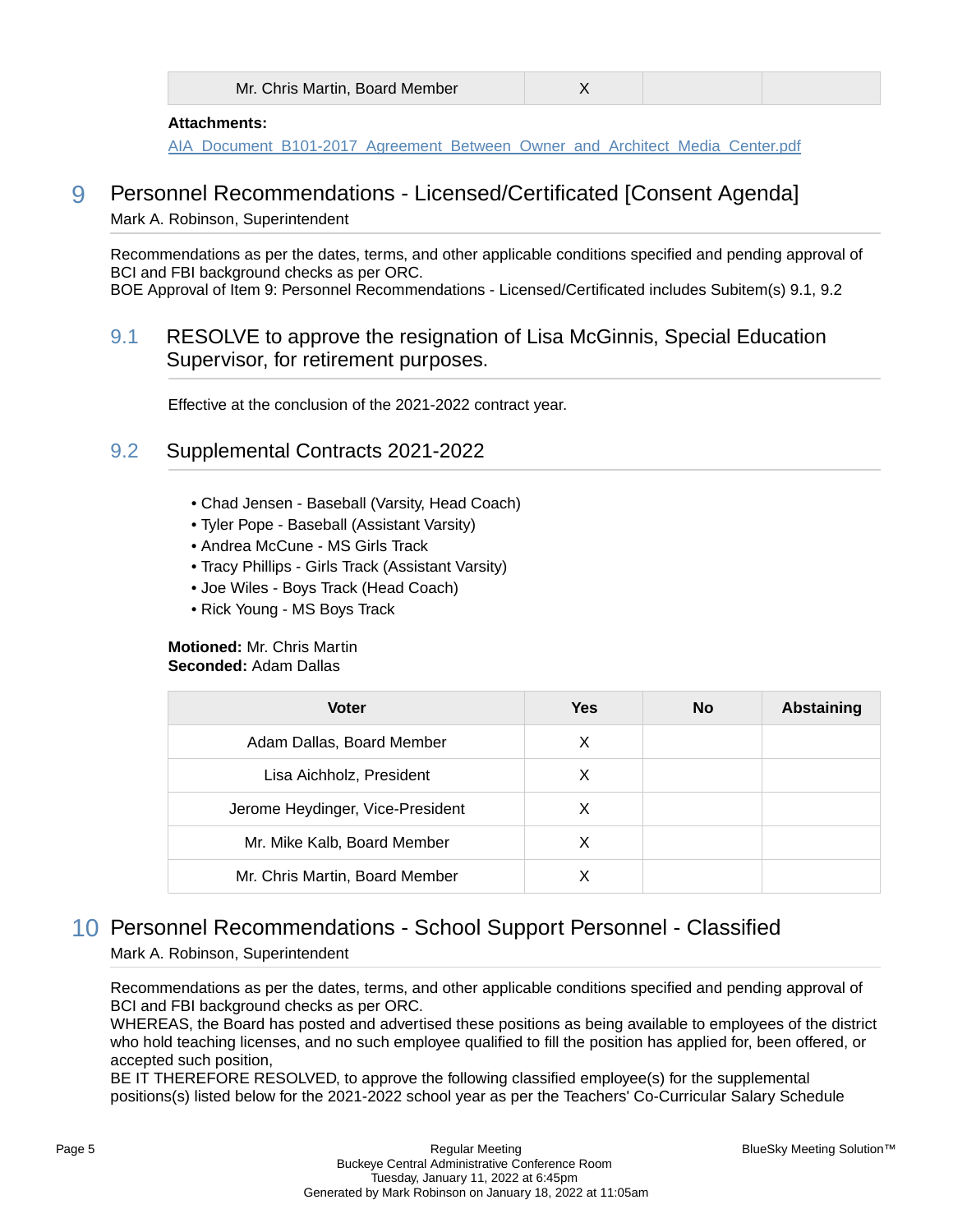effective July 1, 2021. BOE Approval of Item 10: Personnel Recommendations - School Support Personnel (SSP) - Classified includes Subitem(s) 10.1

#### **Motioned:** Mr. Chris Martin **Seconded:** Mr. Mike Kalb

### 10.1 Supplemental Contracts 2021-2022

- Jamie Williams Baseball (Junior Varsity)
- Justin Dentinger Baseball (Volunteer)
- Thad Metzger Girls Track (Head Coach)
- George Wechter MS Boys Track (Volunteer)
- Scott McDougal Track (Assistant Varsity)
- Todd Messmer Girls Softball (Head Coach)
- Glen Wise Girls Softball (Assistant Varsity)

#### **Result:** Approved

**Motioned:** Mr. Chris Martin **Seconded:** Mr. Mike Kalb

| <b>Voter</b>                     | <b>Yes</b> | <b>No</b> | <b>Abstaining</b> |
|----------------------------------|------------|-----------|-------------------|
| Adam Dallas, Board Member        | х          |           |                   |
| Lisa Aichholz, President         | х          |           |                   |
| Jerome Heydinger, Vice-President |            |           | Х                 |
| Mr. Mike Kalb, Board Member      | x          |           |                   |
| Mr. Chris Martin, Board Member   |            |           |                   |

### 11 Old Business

Board Members

### 12 New Business

Board Members

### 13 Items for Discussion

#### Board Members

Regular Board Meeting - Thursday, February 10, 2022 - 7:00 p.m.

# 14 Executive Session

1. The appointment, employment, dismissal, discipline, promotion, demotion, or compensation of an employee or official.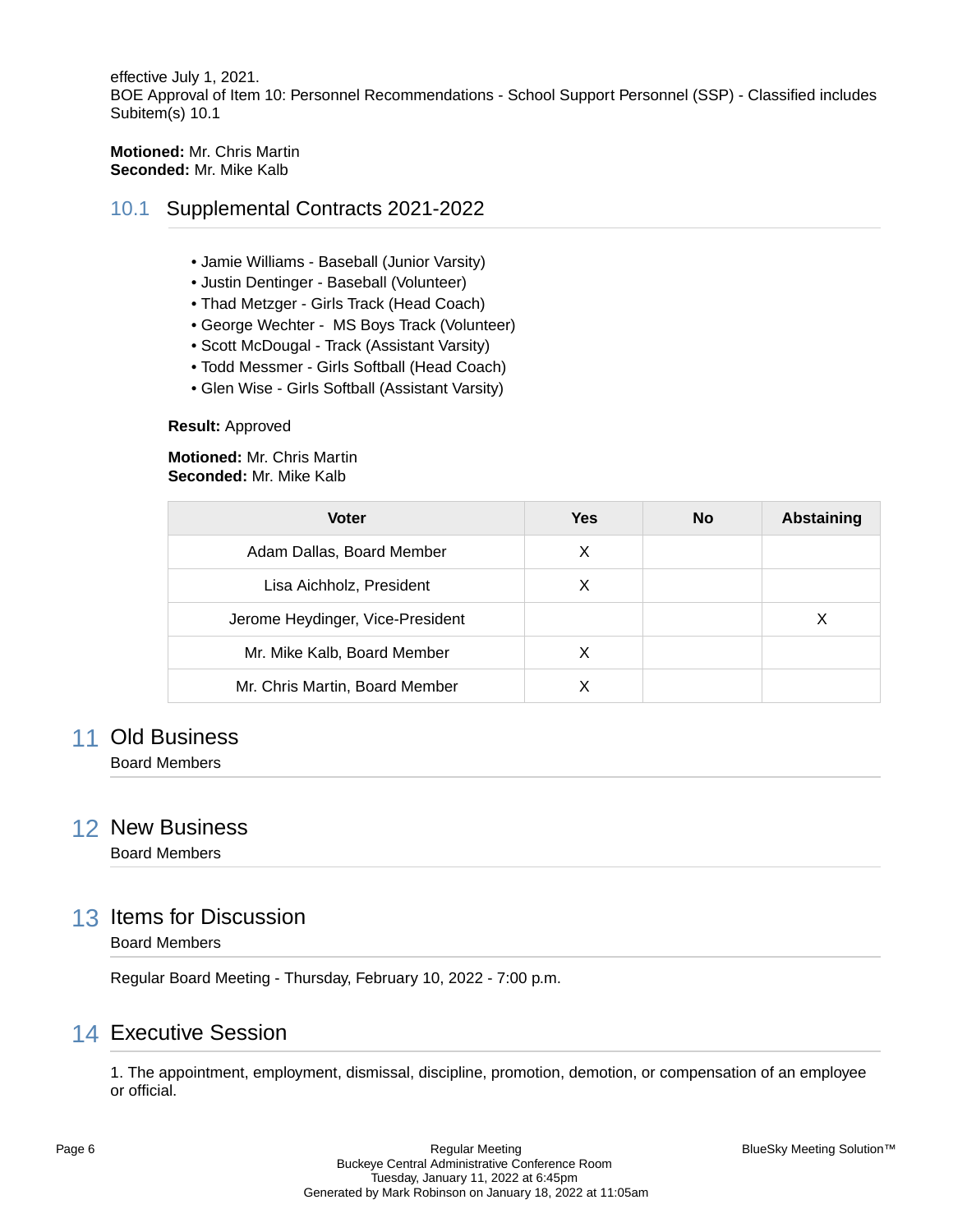# 14.1 Enter into Executive Session

Time: 7:25 pm

**Result:** Approved

#### **Motioned:** Mr. Chris Martin **Seconded:** Jerome Heydinger

| <b>Voter</b>                     | <b>Yes</b> | <b>No</b> | <b>Abstaining</b> |
|----------------------------------|------------|-----------|-------------------|
| Adam Dallas, Board Member        | X          |           |                   |
| Lisa Aichholz, President         | х          |           |                   |
| Jerome Heydinger, Vice-President | х          |           |                   |
| Mr. Mike Kalb, Board Member      | X          |           |                   |
| Mr. Chris Martin, Board Member   |            |           |                   |

# 14.2 Adjourn from Executive Session

Time: 7:57 pm

#### **Result:** Approved

**Motioned:** Mr. Chris Martin **Seconded:** Jerome Heydinger

| <b>Voter</b>                     | <b>Yes</b> | <b>No</b> | <b>Abstaining</b> |
|----------------------------------|------------|-----------|-------------------|
| Adam Dallas, Board Member        | х          |           |                   |
| Lisa Aichholz, President         | х          |           |                   |
| Jerome Heydinger, Vice-President |            |           |                   |
| Mr. Mike Kalb, Board Member      | X          |           |                   |
| Mr. Chris Martin, Board Member   |            |           |                   |

# 15 Motion to Adjourn

#### **Result:** Approved

**Motioned:** Mr. Mike Kalb **Seconded:** Adam Dallas

| Voter                     | Yes | No | <b>Abstaining</b> |
|---------------------------|-----|----|-------------------|
| Adam Dallas, Board Member |     |    |                   |